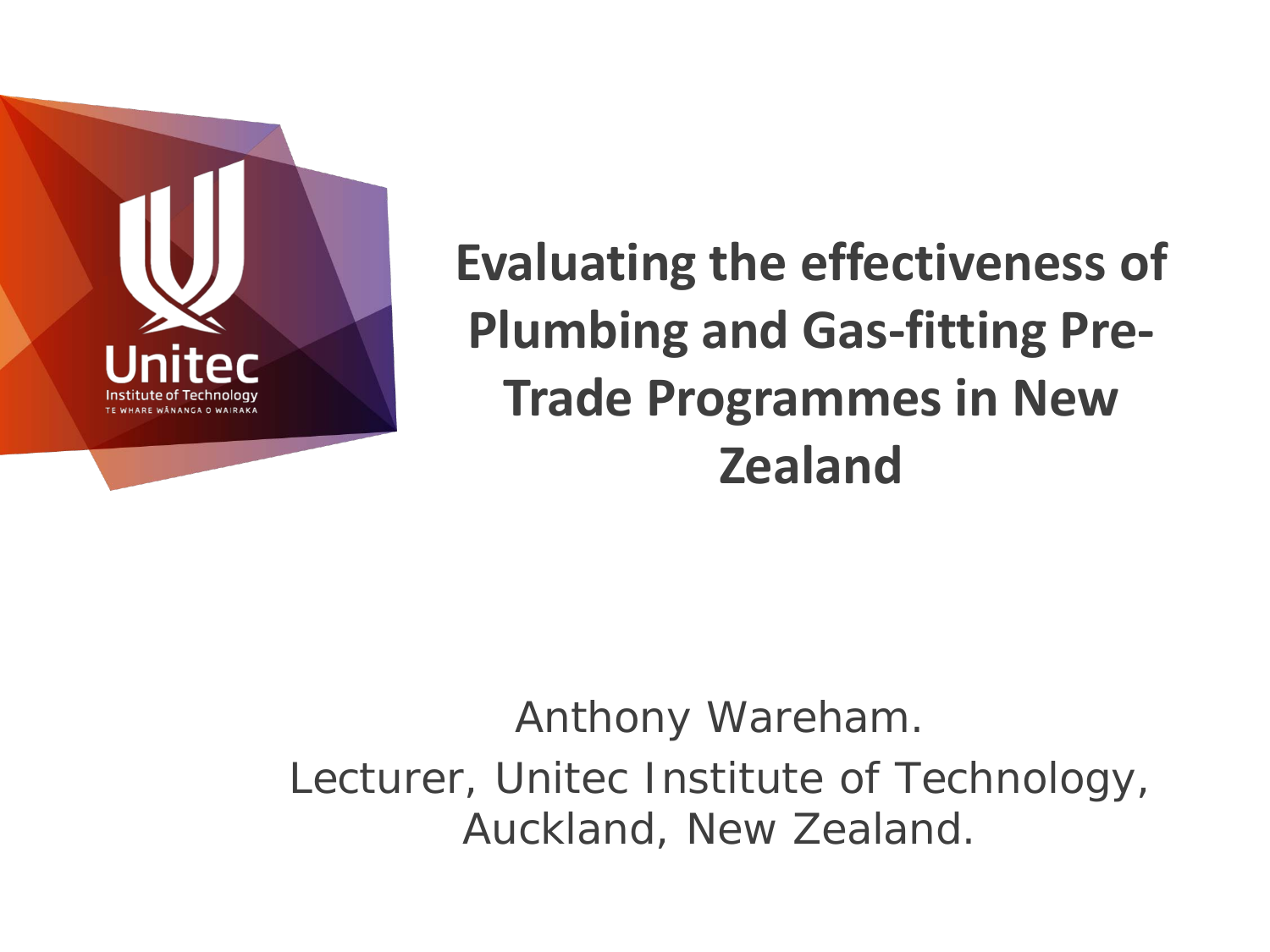## **The Reasons for this Research**

- The decreasing numbers of suitable apprentices entering trade training,
- That Pre-trade programmes have been established for school leavers and others to be introduced to the trades,
- To explore the experiences, perceptions and opinions of the three pre-trade participant groups,
- To evaluate the activities and effectiveness of the three pre- trade programmes which were selected,
- To ascertain whether any improvements could be made to the existing pre-trade programmes.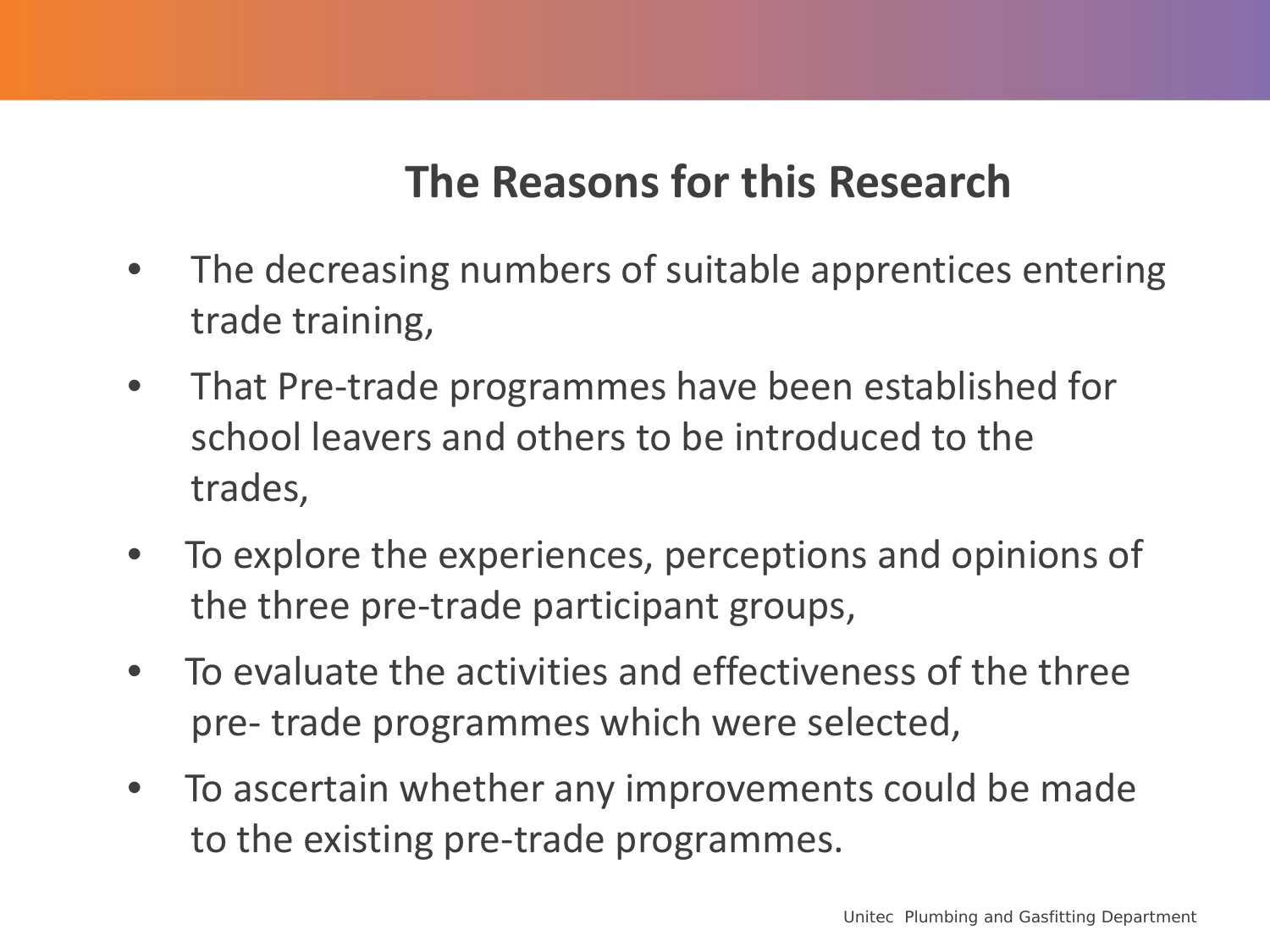#### **The Three Research Questions**

(1) What theoretical and practical knowledge do the pre-trade programmes provide to school leavers and others who plan to enter the plumbing and gasfitting trades?

(2). How effective is the pre-trade programme experience and what benefits accrue to school leavers and others preparing to integrate into the plumbing and gas-fitting trades?

(3). What could be done to improve the current pre-trade experience to better prepare trade entrants to be successful in their trade training?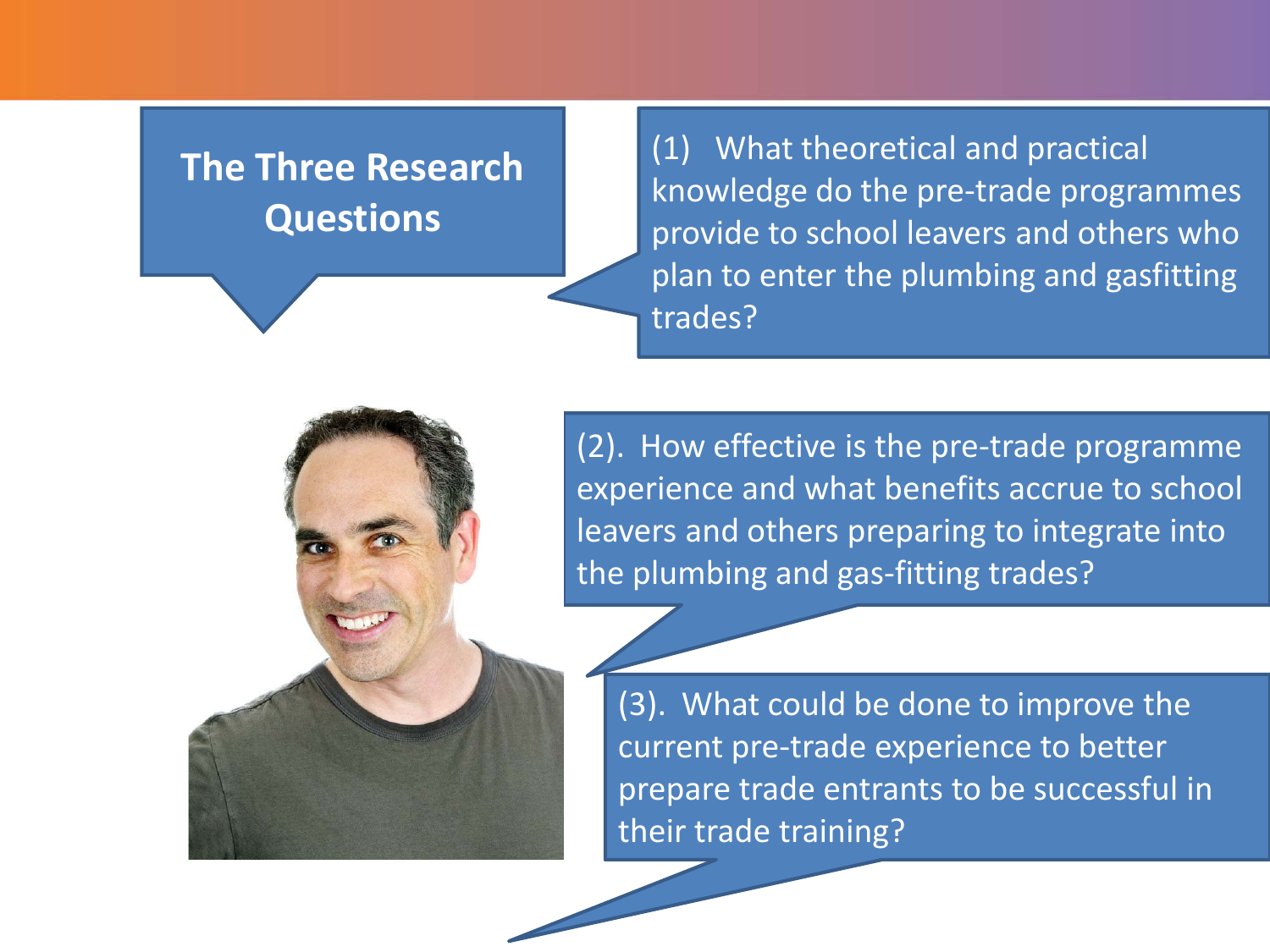## **The Literature Review**

Revealed that the trade shortages occurring in New Zealand were reflected in Australia, America, Canada, Europe and parts of Asia.

Provided an overview of the pre-trade programmes being used overseas. No specific detail of how these programmes were run and what effect(s) they create was able to be found.

Ascertained the definition of Vocational Education and Training (VET) which has been accepted world-wide.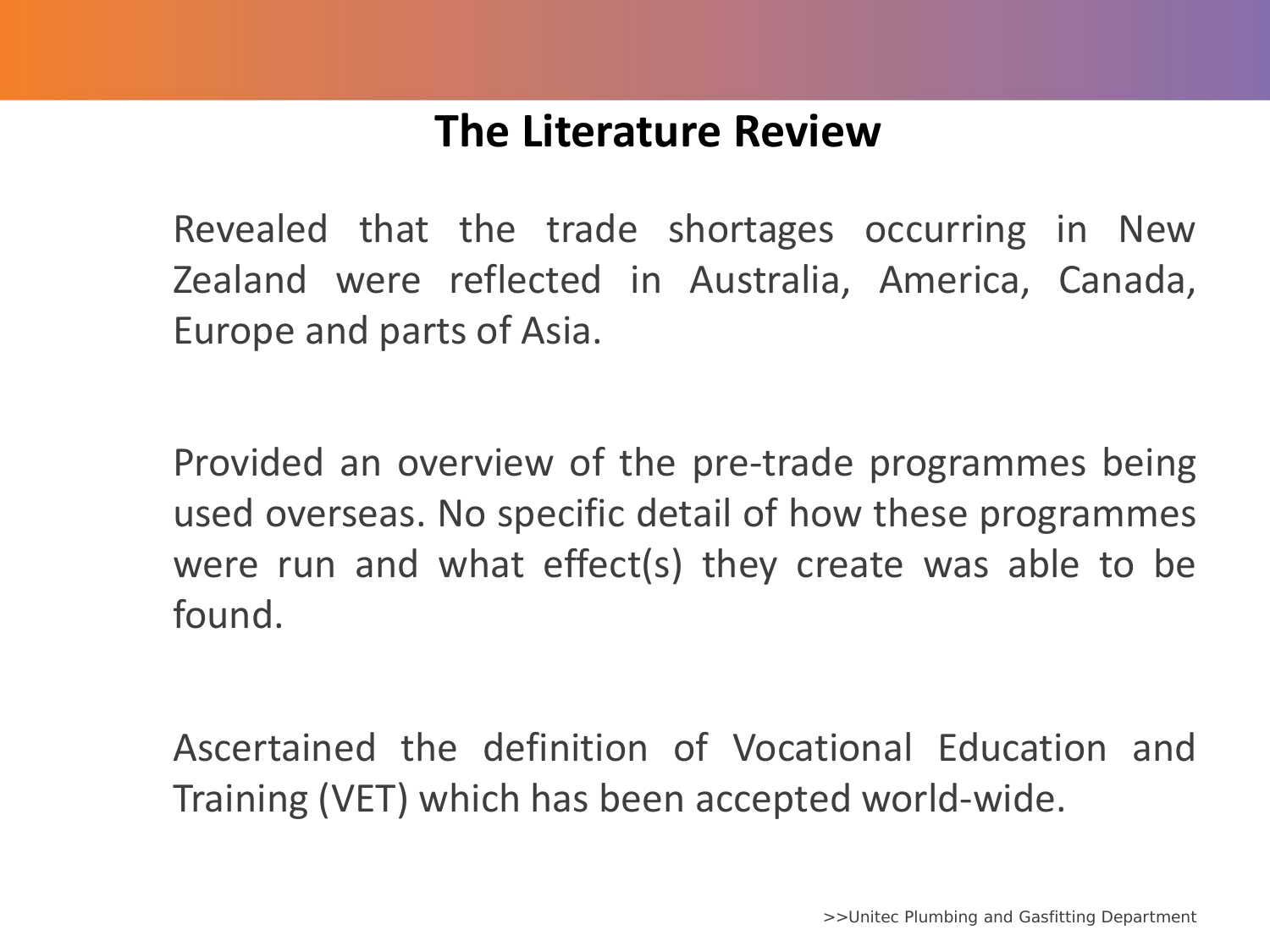Ascertained the outline operations of the Australian, English and German pre-trade programmes.

Ascertained the specific details, the activities, and how each of the New Zealand pre-trade programmes operate.

Revealed the process by which people select a career or employment choice.

Revealed the pathways used to gain trade qualifications in New Zealand, Australia and Germany.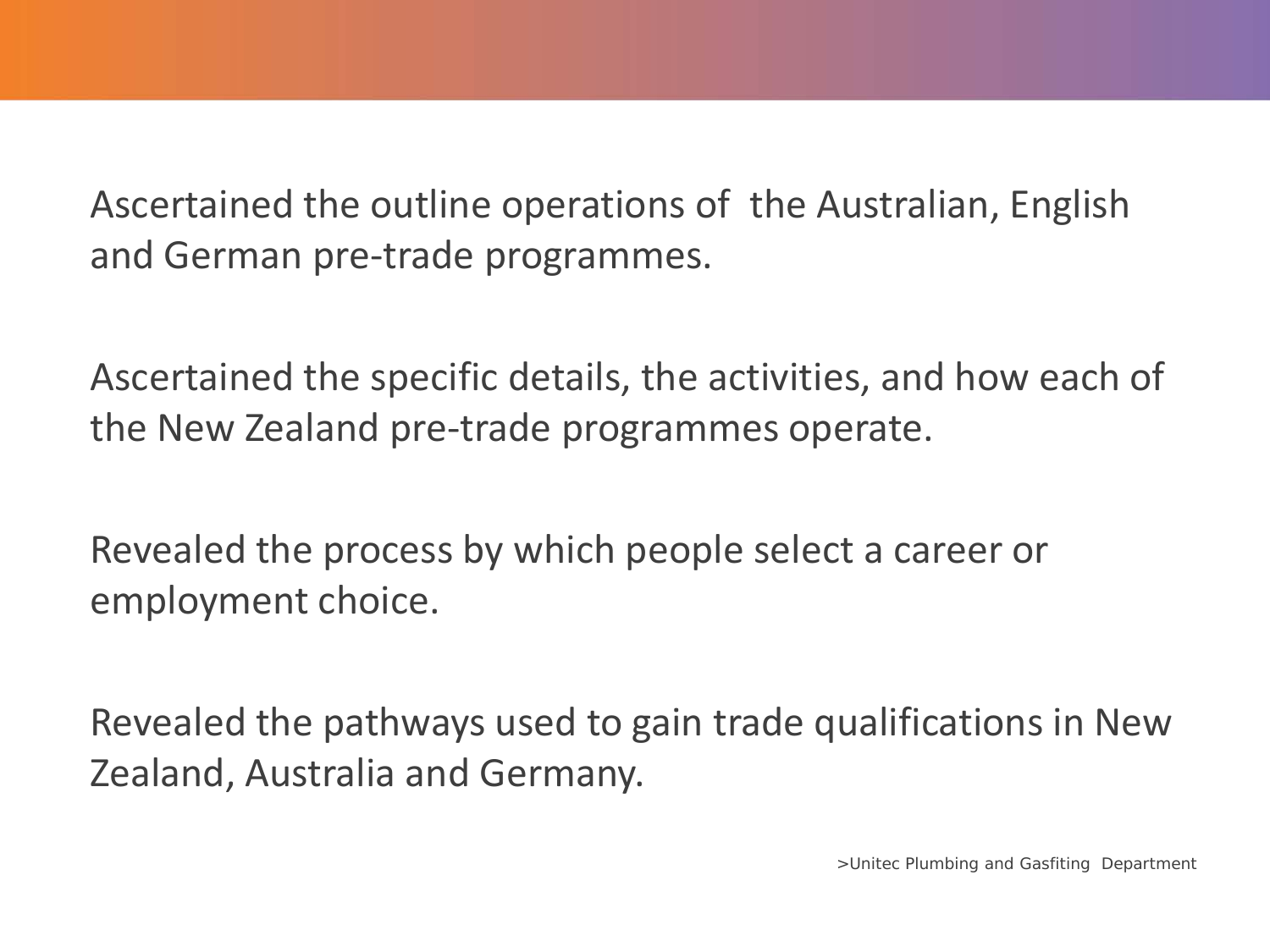#### **The Three Pre-Trade Programmes**

The Auckland schools' based programme tests the literacy and numeracy levels of students to determine their employment opportunities and/or career pathways.

The Plumbing and Gasfitting phase of the Multiskills course at the Technical Institute lasts for four weeks during which practical and theory lessons are taught. A course report is provided at the end of the course.

The Industry based programme is run for the Industry Training Organisations (ITO) by the career advisors at the schools. They seek out firms who will take the student for work experience one day a week. No work report is given.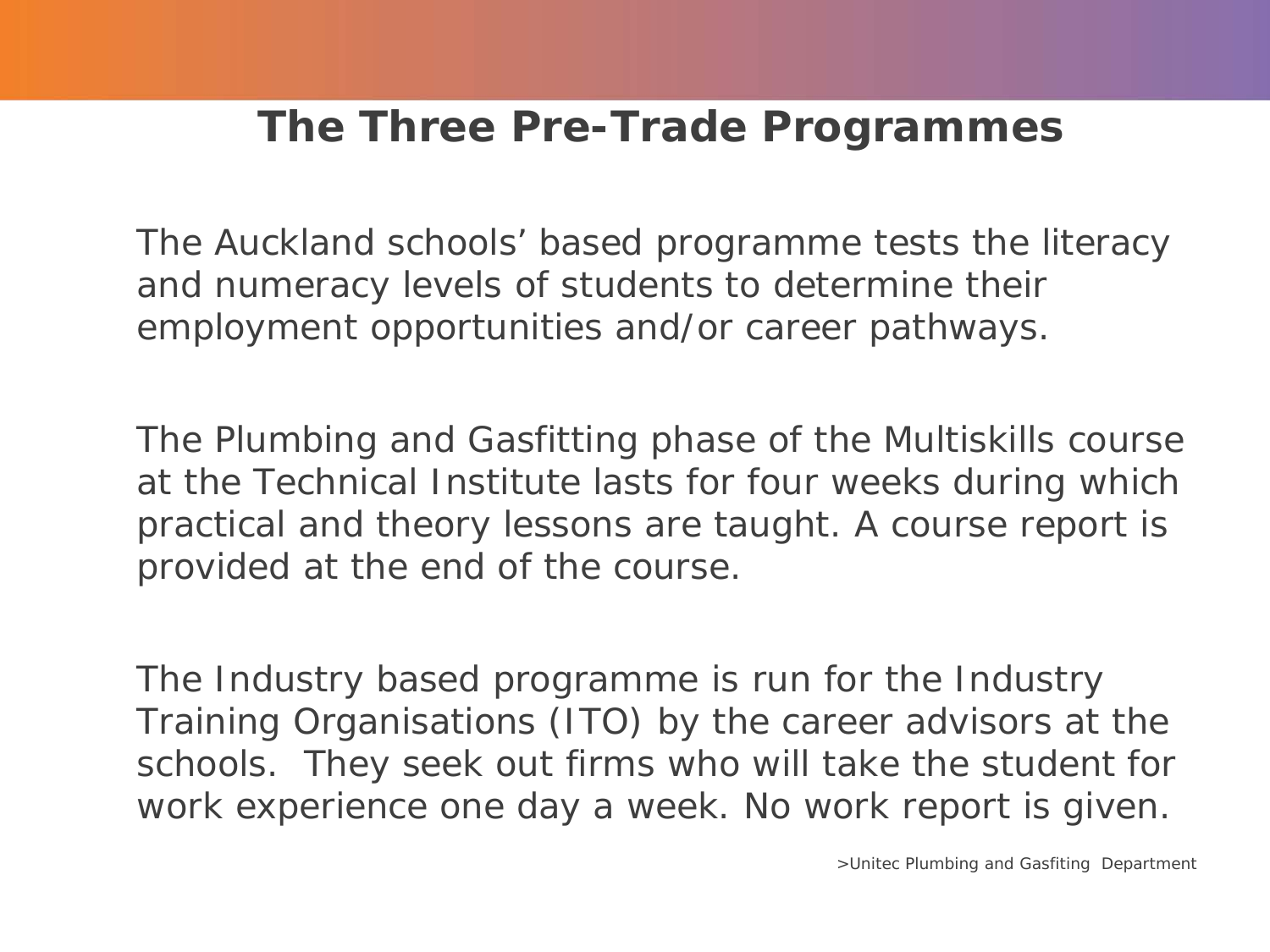#### **Research Methodology and Methods**

A Qualitative Methodology was used.

A Case Study Evaluation method was employed.

To triangulate the data, questionnaires, single interviews and focus groups were used.

The data analysis was transcript based.

> A long-table approach using a colour coding system was used to identify and link themes and categorise results.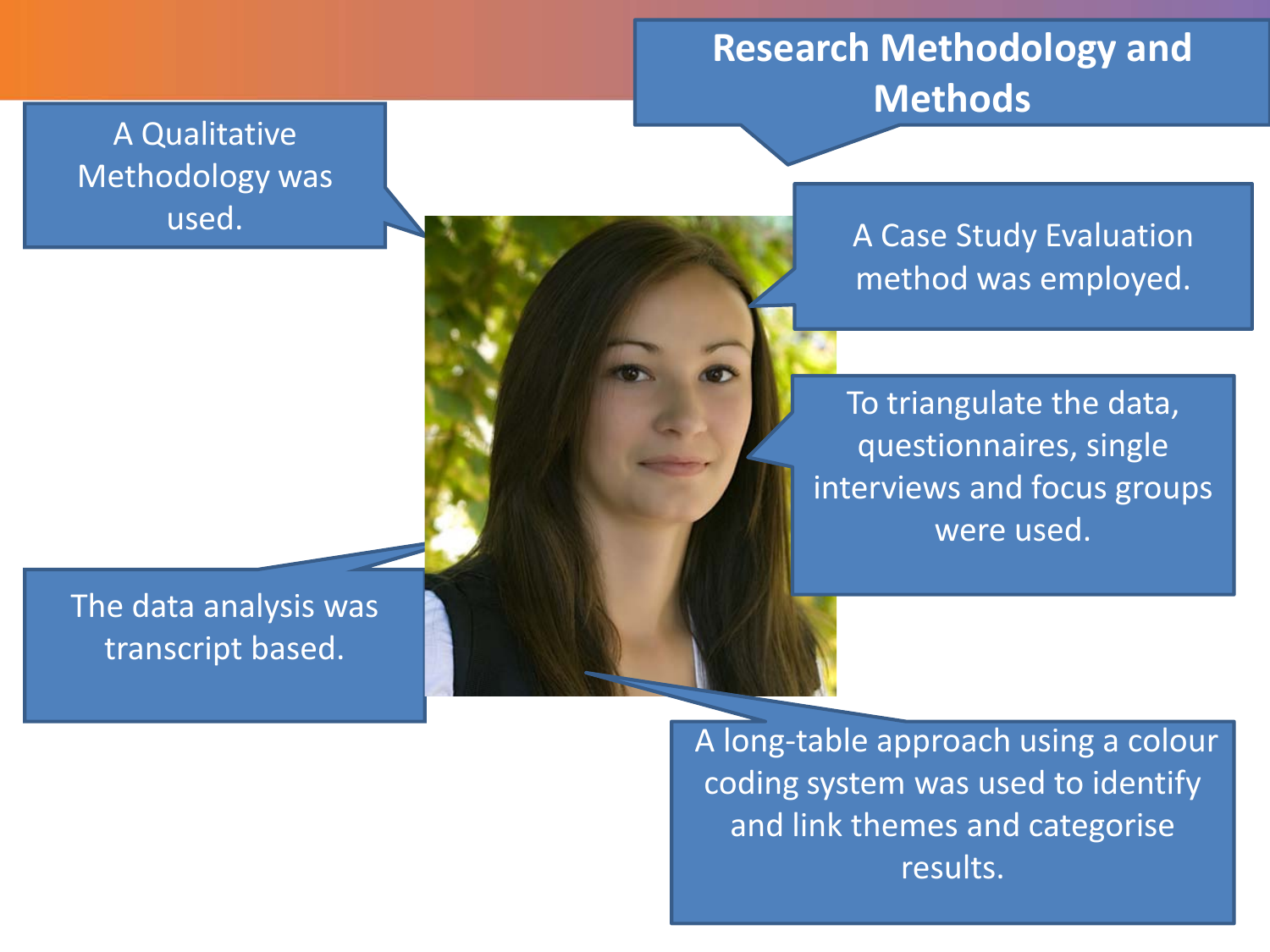#### The Programme Evaluation Criteria

- To profile students for their levels of literacy and numeracy to assess their suitability for the plumbing and gas-fitting trades,
- To provide a suitable choice of trades for work skills experience,
- To have a set programme of work skills experience for each trade,
- To record the work experience activities completed by students,
- Students should be exposed to trade tools, trade work, and trade culture during their pre-trade experience.
- Students should to be introduced to the trade work ethic during their pre-trade experience.
- The programmes should be widely available across New Zealand.
- The programme should provide a suitable number of new apprentices each year.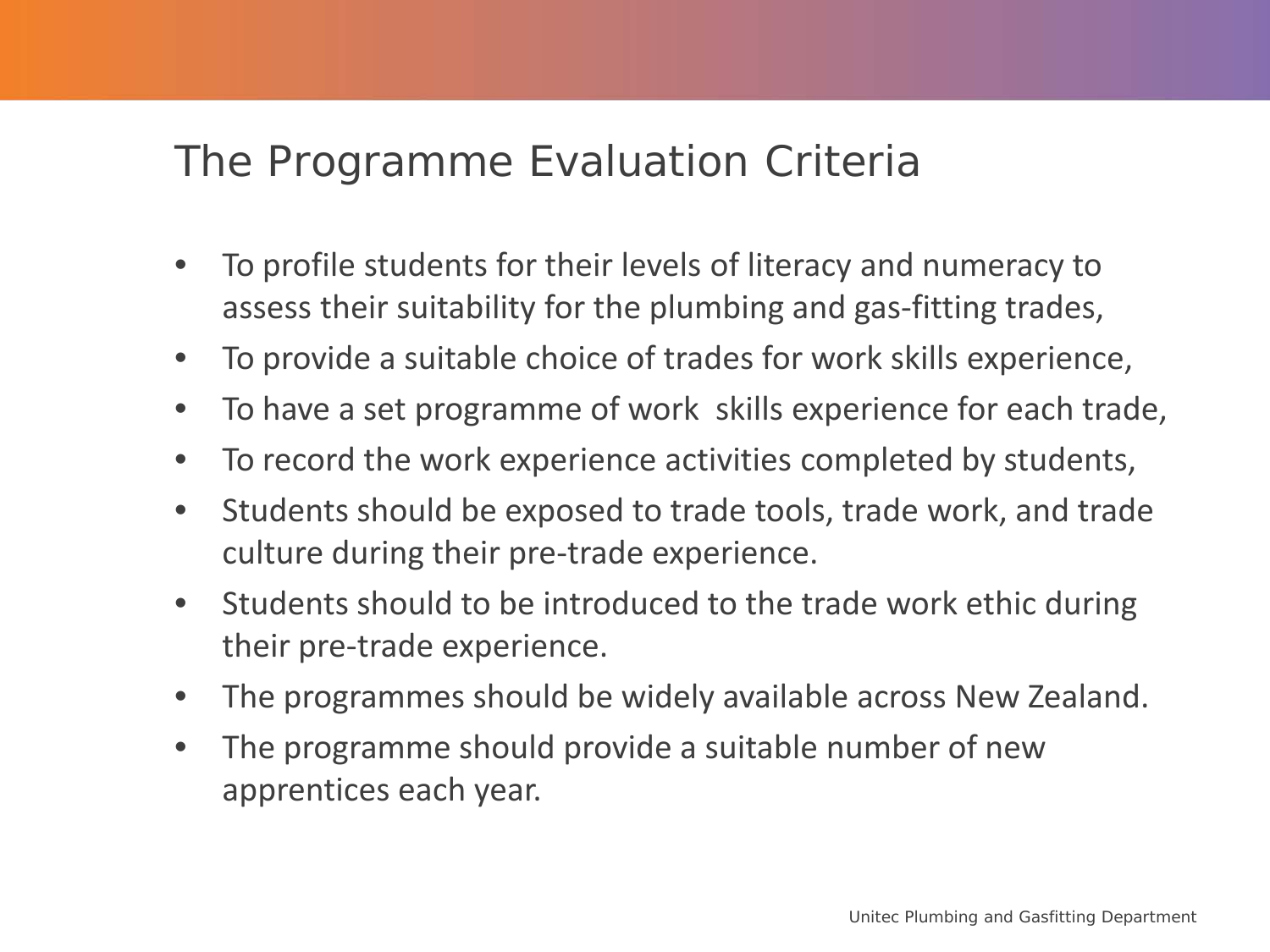| <b>Programme</b>       | <b>Findings</b><br><b>Results out of the 8</b><br>criteria |  |
|------------------------|------------------------------------------------------------|--|
| <b>School based</b>    |                                                            |  |
| programme              | $\overline{2}$                                             |  |
|                        |                                                            |  |
| <b>Industry based</b>  |                                                            |  |
| programme              | 5                                                          |  |
|                        |                                                            |  |
| <b>Urban technical</b> |                                                            |  |
| institute              |                                                            |  |
| programme              | 4                                                          |  |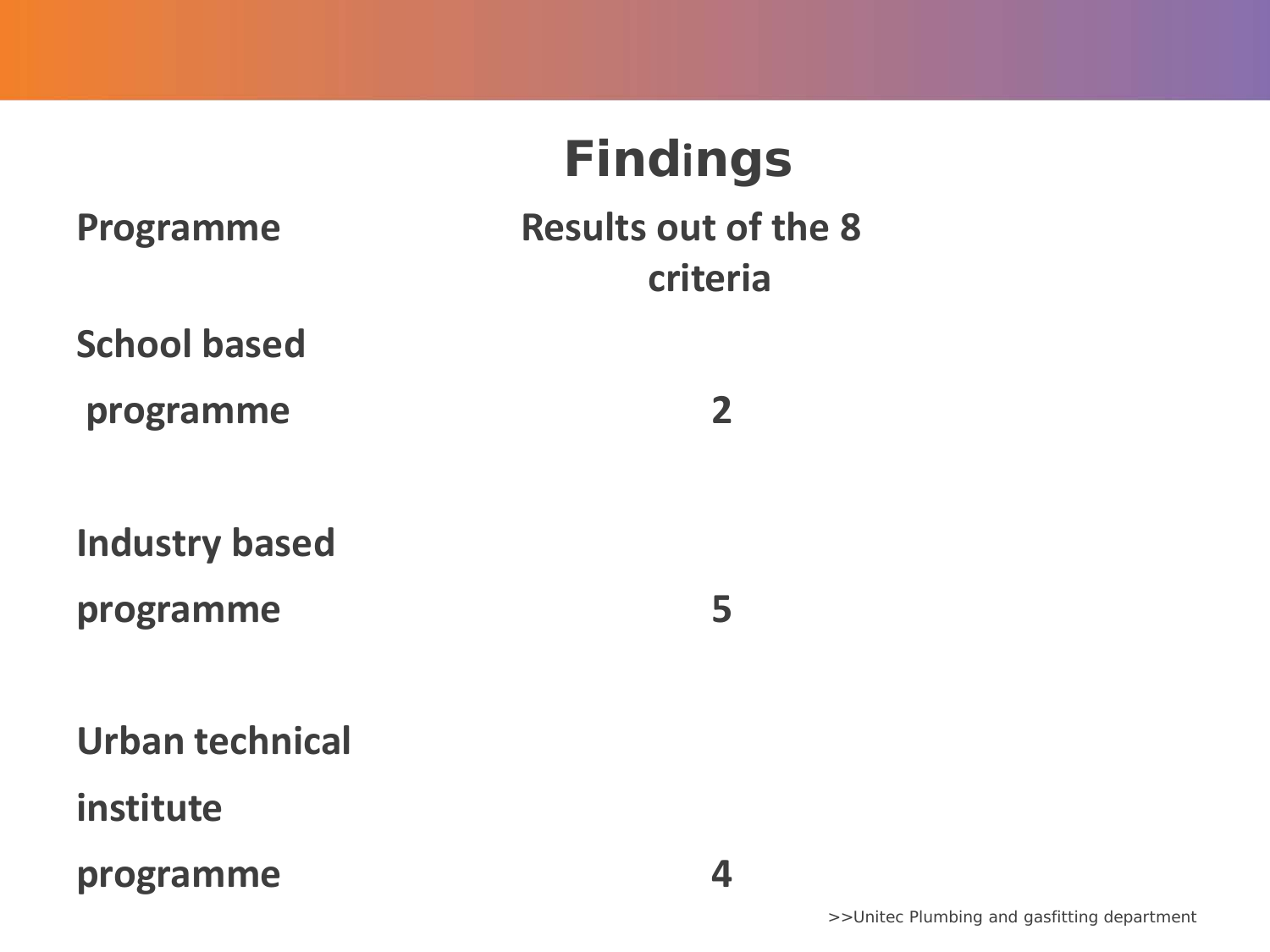The apprentice participants felt that the pre-trade programmes were valuable because;

It shaped their expectations of the work and introduced them to trade tools and their uses.

Students can gather experience of trade environments, culture and behaviours.

Having multiple trades available gives students the opportunity to choose the trade that offers the best career for them.

It gave them confidence and confirmed that they had selected the right trade for their work career.

Students are placed with a potential employer which allows them to market themselves. The employer can assess the student as a potential apprentice.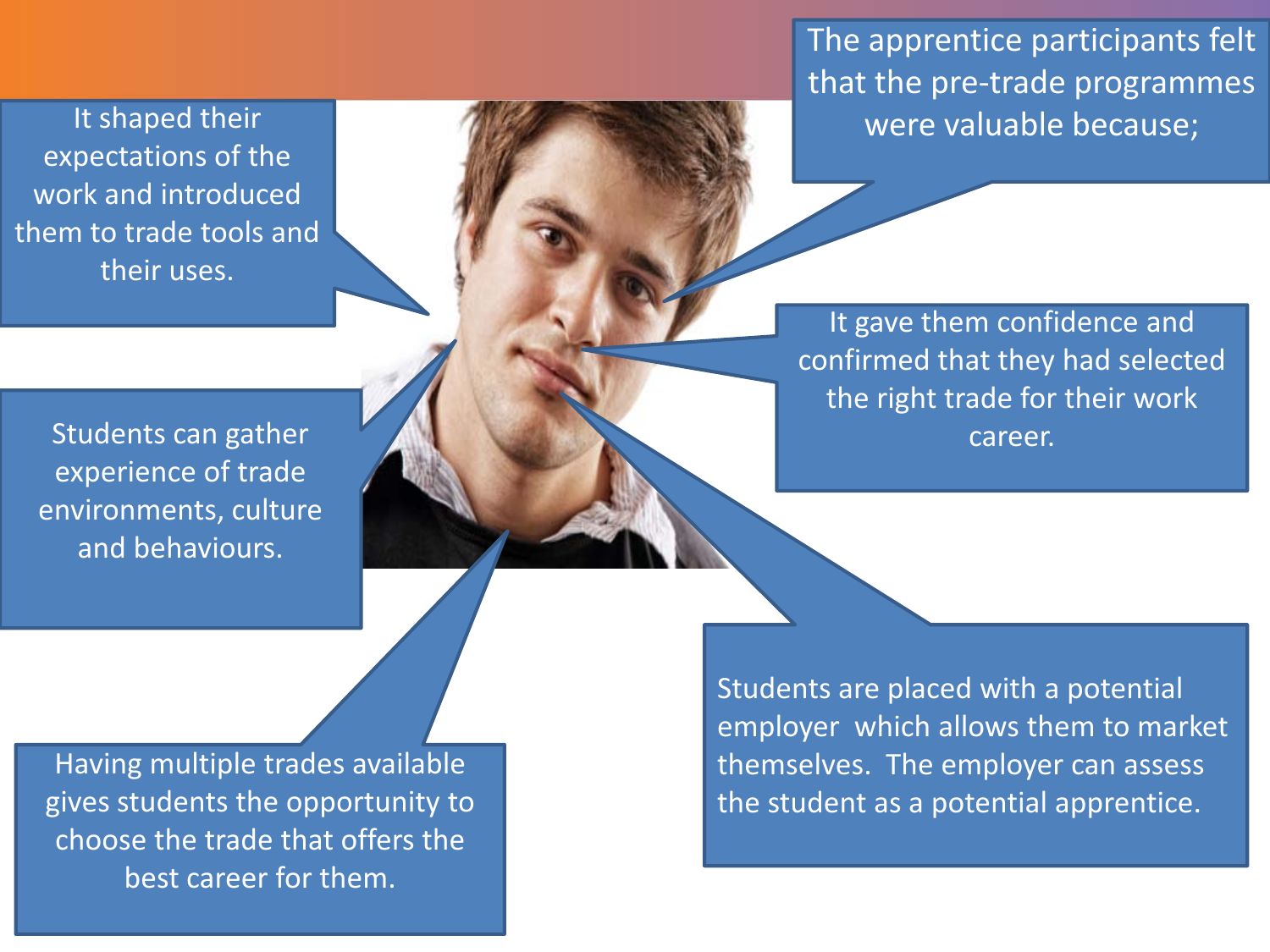The employers reported that apprentices who had pre-trade experience were generally better than those who did not. They observed that pre-trade apprentices were usually more motivated to learning and committed to excel at the trades than those who had not done pre-trade courses

The non pre-trade apprentices felt that it would have been beneficial to be exposed to the trade culture and the type and variety of work which they would be performing during their apprenticeship. They believed that this would have helped to shape their expectations of the work that they would be required to do and would have confirmed or negated their choice of career. They added that they would have felt more confident starting work.

The programme managers reported that families have the most influence on what employment their children take up but that their views are often clouded by their socio-economic group status. This can disadvantage school leavers. School career advisors still adhere to the historic paradigm regarding trade apprentices which is that if they have no job prospects then they ave the option of 'taking on' a trade.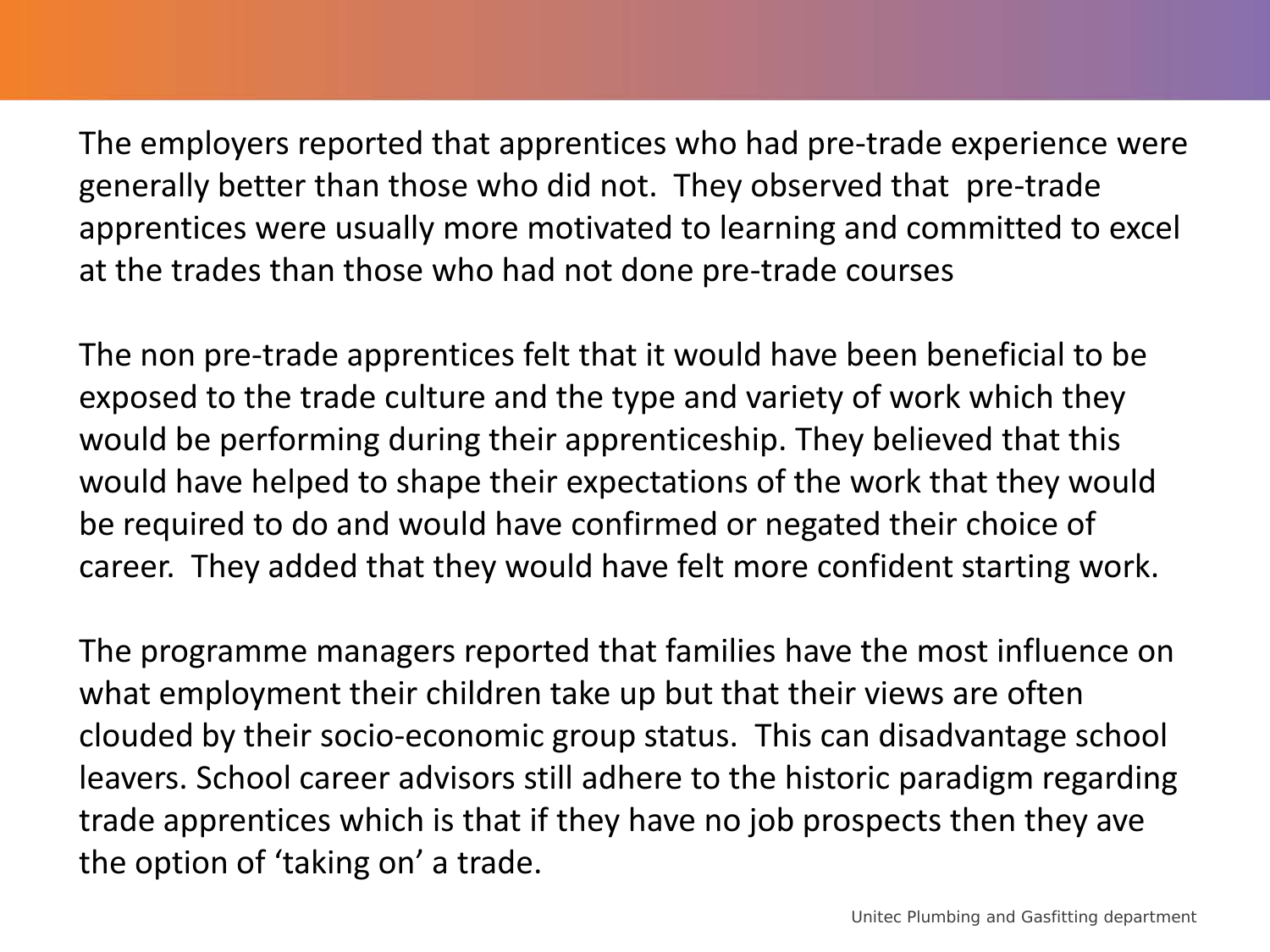#### **Conclusions**

The pre-trade programmes have similar overall intent in that they high-light trade training.

Pre-trade programmes act as an early filter to trade entrants and allow them to select the trade that is best suited for them.

These programmes are important for the future sustainability of those successfully undertaking trade training in that potential apprentices are introduced and conditioned to the trades before they commence work in them.